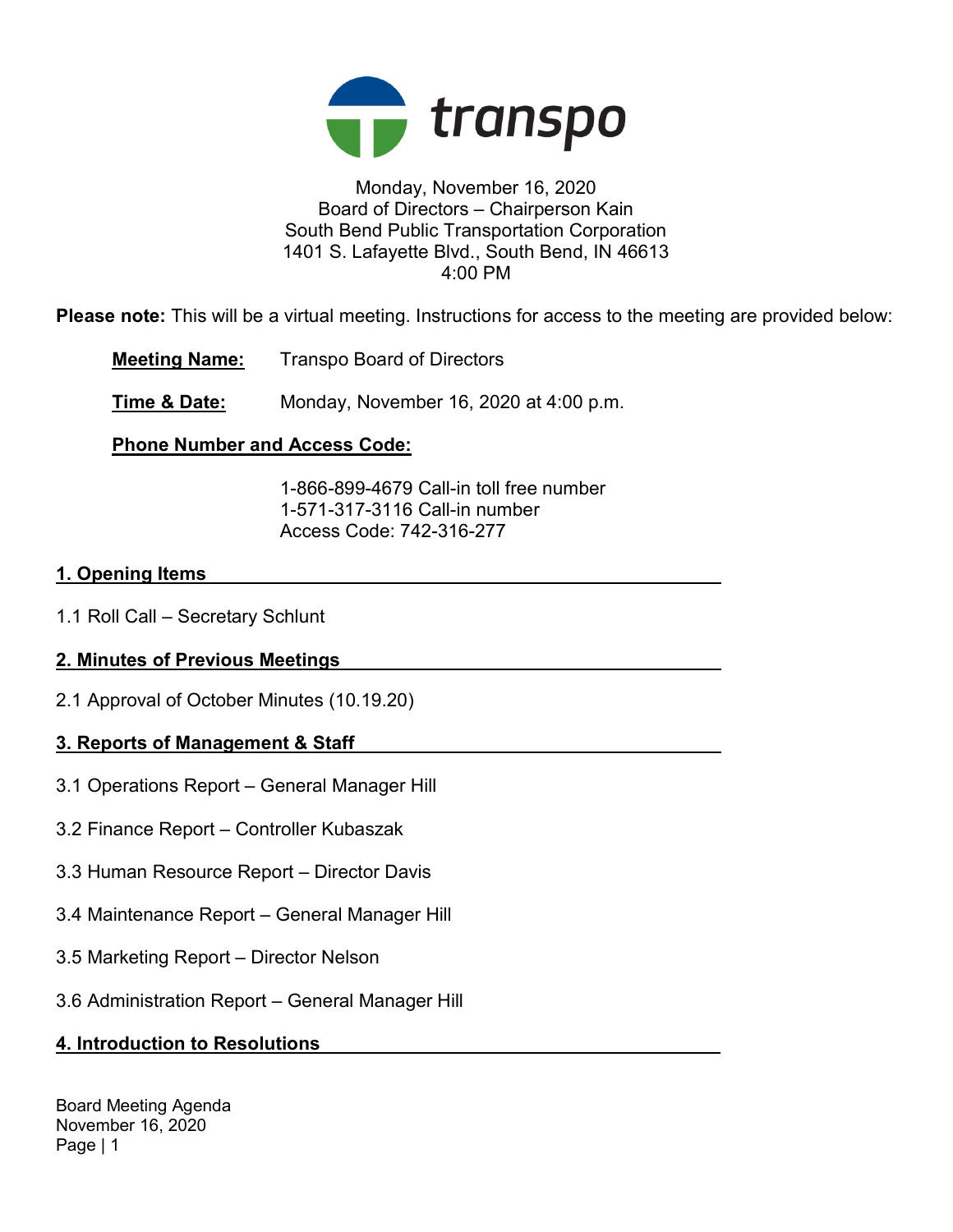### 4.1 RESOLUTION NO. 61-2020

A RESOLUTION OF THE BOARD OF DIRECTORS OF THE SOUTH BEND PUBLIC TRANSPORTATION CORPORATION, SOUTH BEND, INDIANA APPROVING THE FINANCIAL TRANSACTIONS INCURRED DURING THE MONTH OF OCTOBER WITHIN THE CORPORATION'S CAPITAL IMPROVEMENT FUND

#### 4.2 RESOLUTION NO. 62-2020

A RESOLUTION OF THE BOARD OF DIRECTORS OF THE SOUTH BEND PUBLIC TRANSPORTATION CORPORATION, SOUTH BEND, INDIANA APPROVING THE FINANCIAL TRANSACTIONS INCURRED DURING THE PAST THIRTY-ONE (31) DAYS OF OCTOBER WITHIN THE CORPORATION'S PAYROLL AND TRANSPORTATION FUND

#### 4.3 RESOLUTION NO. 63-2020

A RESOLUTION OF THE BOARD OF DIRECTORS OF THE SOUTH BEND PUBLIC TRANSPORTATION CORPORATION, SOUTH BEND, INDIANA AUTHORIZING MANAGEMENT TO ENTER INTO A THREE-YEAR CONTRACT WITH ONE TWO-YEAR OPTION WITH THORNE GRODNIK LLP FOR GENERAL LEGAL SERVICES

#### 4.4 RESOLUTION NO. 64-2020

TRANSPO FACILITIES

A RESOLUTION OF THE BOARD OF DIRECTORS OF THE SOUTH BEND PUBLIC TRANSPORTATION CORPORATION, SOUTH BEND, INDIANA APPROVING THE DISPOSAL OF FIVE (5) PARATRANSIT VANS

#### 4.5 RESOLUTION NO. 65-2020 A RESOLUTION OF THE BOARD OF DIRECTORS OF THE SOUTH BEND PUBLIC TRANSORTATION CORPORATION, SOUTH BEND, INDIANA AUTHORIZING MANAGEMENT TO PURCHASE FLOOR SCRUBBERS FOR THE MAINTENANCE OF

# 4.6 RESOLUTION NO. 66-2020 A RESOLUTION OF THE BOARD OF DIRECTORS OF THE SOUTH BEND PUBLIC TRANSPORTATION CORPORATION, SOUTH BEND, INDIANA APPROVING THE UPDATED TITLE VI PLAN

### 4.7 RESOLUTION NO. 67-2020 A RESOLUTION OF THE BOARD OF DIRECTORS OF THE SOUTH BEND PUBLIC TRANSPORTATION CORPORATION, SOUTH BEND, INDIANA APPROVING THE PUBLIC TRANSPORTATION AGENCY SAFETY PLAN

#### 5. Any Other Motions

#### 6. Chairperson's Report

6.1 Report – Chairperson Kain

Board Meeting Agenda November 16, 2020 Page | 2